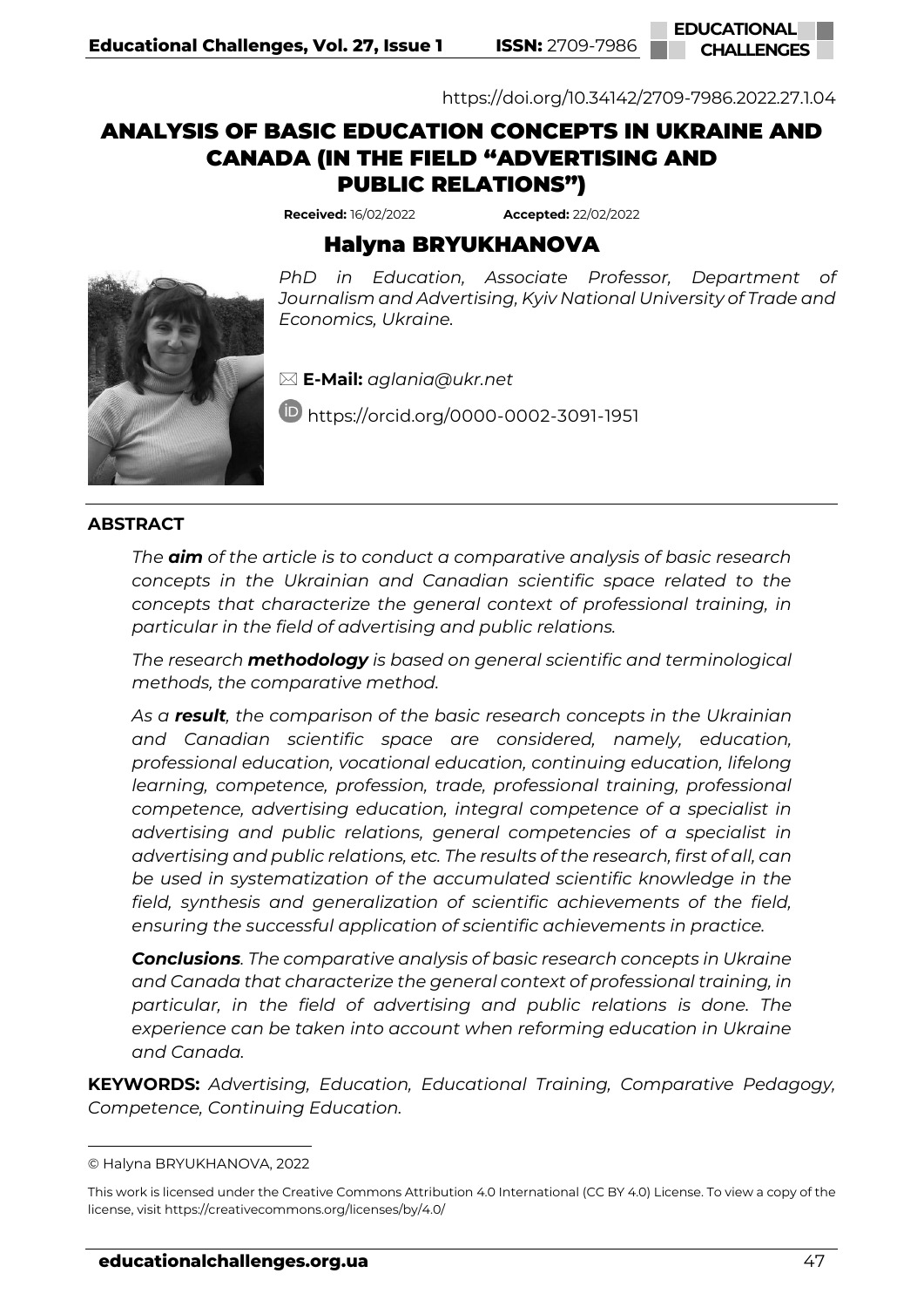## **INTRODUCTION**

In today's society, the contradictions between the content of design education and the needs of advertising and media in the development of educational technologies and digital transformation of training, between the level of professional education of advertisers and employers' requirements for new skills. In the article, the author analyzes the basic concepts of the educational apparatus used in the process of professional training of future advertisers and marketers.

Currently, the scientific and pedagogical community is working to create an effective system of training future professionals who have sufficient professional training and their high qualifications meet modern global requirements for professionals in the advertising business, which can be achieved by reforming higher professional education.

The article presents a comparative analysis of educational terms required for the training of future professionals, in particular, in the design of advertising, sufficiently trained and competitive in today's challenging environment. Digitization of all important aspects of society, in particular in the education systems of Ukraine and Canada, creates, first of all, the need to systematize the accumulated volumes of scientific knowledge, which will ensure reliable ways of research methodology. related scientific knowledge in the field, synthesizes and summarizes the scientific achievements of the whole industry, ensuring the successful application of scientific advances in practice.

The **aim** of the article is to conduct a comparative analysis of basic research concepts in the Ukrainian and Canadian scientific space related to the concepts

that characterize the general context of professional training, in particular, in the field of advertising and public relations.

## **METHODOLOGY**

The study used a general scientific method that provides analysis, comparison, systematization of information obtained from theoretical materials and scientific literature; a comparative method is needed to compare the concepts used to provide professional education in the field of advertising and public relations; terminological analysis, which defined the basic concepts according to the research subject.

The comparative method performs the function of obtaining relevant information about education in the context of international comparisons; helps to analyze the differences in the education systems of different countries; creates real models for assessing the educational achievements of different countries.

## **THEORETICAL FRAMEWORK**

Comparative pedagogy performs the function of obtaining relevant information about education in the context of international comparisons; helps to analyze the differences in the education systems of different countries; creates real models for assessing the academic achievements. According to S. Sysoeva, the analysis of scientific terms does not unify the differences of concepts in the study.

Educational terms are used in a group of like-minded people or a team, or in the thesaurus of an individual scientist and are arranged in order to add new values to the industry using the established and accepted system of pedagogical values and expectations (Ognevyuk, 2009, p. 227).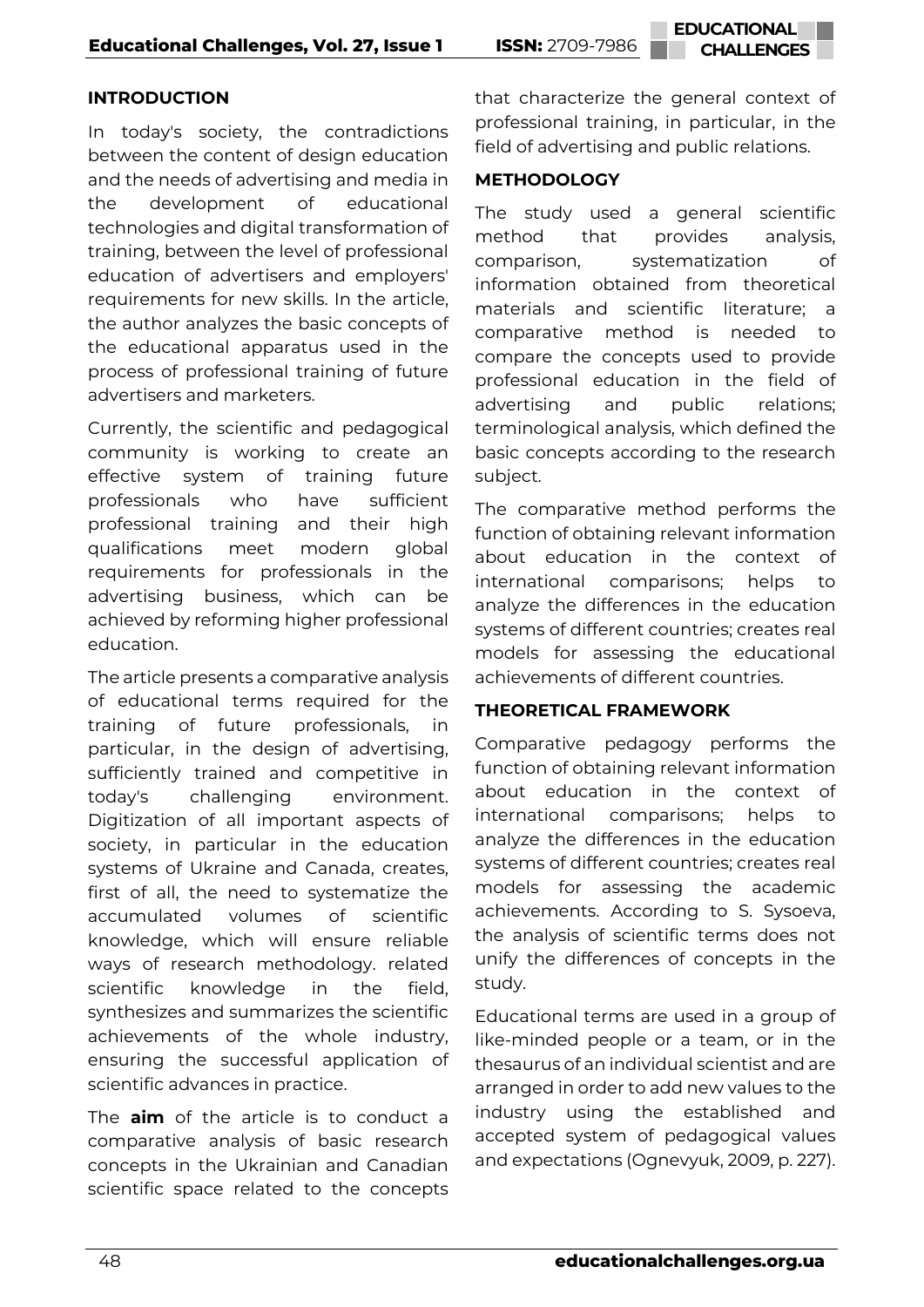The Canadian researchers N. Johnson (2020) and K. Robson (2021) define education as the main activity of uniting people in any social group or community. The same term is used to describe the results of educational experience. The concepts of "profession" and "professional education" were covered in their works by Canadian scientists Mike Saks (2012) and Vicki Denmark (2013).

## **RESULTS**

In Ukraine, according to the Law "On Higher Education", a higher education institution is a separate type of institution, which is a legal entity of private or public law, operates under a license to conduct educational activities at certain levels of higher education, conducts scientific, technical, innovative and / or methodological activities, ensures the organization of the educational process and the acquisition of higher education, postgraduate education, taking into account their vocations, interests and abilities (Zakon Ukrainy "Pro vyshchu osvitu", 2014).

According to the Council of Ministers of Education of Canada, "a legitimate higher education institution is a private or public institution that has received full authority to obtain degrees, diplomas, and other authority through a public or private provincial or territorial legislature or governmental quality assurance mechanism".

First of all, let's define the concepts related to education, in particular the professional training of advertisers and the definition of common and different positions in the interpretation of such key terms in Canada and Ukraine. This will give an idea of the essential features, meanings and areas of application of the concepts of the research problem.

The concept "education" is the basis for our study. If we take as a basis the Ukrainian explanatory dictionary, we can see the following meanings of the concept:

- **1.** the amount of knowledge acquired during training;
- **2.** development of the degree of knowledge; training; the course of knowledge acquisition;
- **3.** the degree of knowledge in general in society, the state, etc. [\(http://sum.in.ua/\)](http://sum.in.ua/).

The term "education" is understood as:

- **1.** Socially organized and normalized process (and its result) of constant transmission by previous generations to the next socially significant experience, which in ontogenetic terms of personality formation is its genetic program and socialization;
- **2.** Systematic and organized activities aimed at providing knowledge, skills and abilities (Vasyliuk, 2013).

S. Sysoyeva emphasizes that: "Education is perceived today as a process of external influence on the individual's assimilation of generalized objective, social experience, norms, values, etc.; as a special sphere of social life; unique system, a kind of sociocultural phenomenon; as an essential characteristic of the ethnos, society, human civilization, ways of its selfpreservation and development; as a holistic unity of learning, education and development, self-development of the individual; as the preservation of cultural norms with a focus on the future state of culture; as a socio-cultural 3 institution that promotes economic, social, cultural functioning and improvement of society; as the level of general culture and education of people" (Sysoeva, 2012).

According to S. Sysoyeva, the term "education" has a broad meaning, filled with different contexts, which together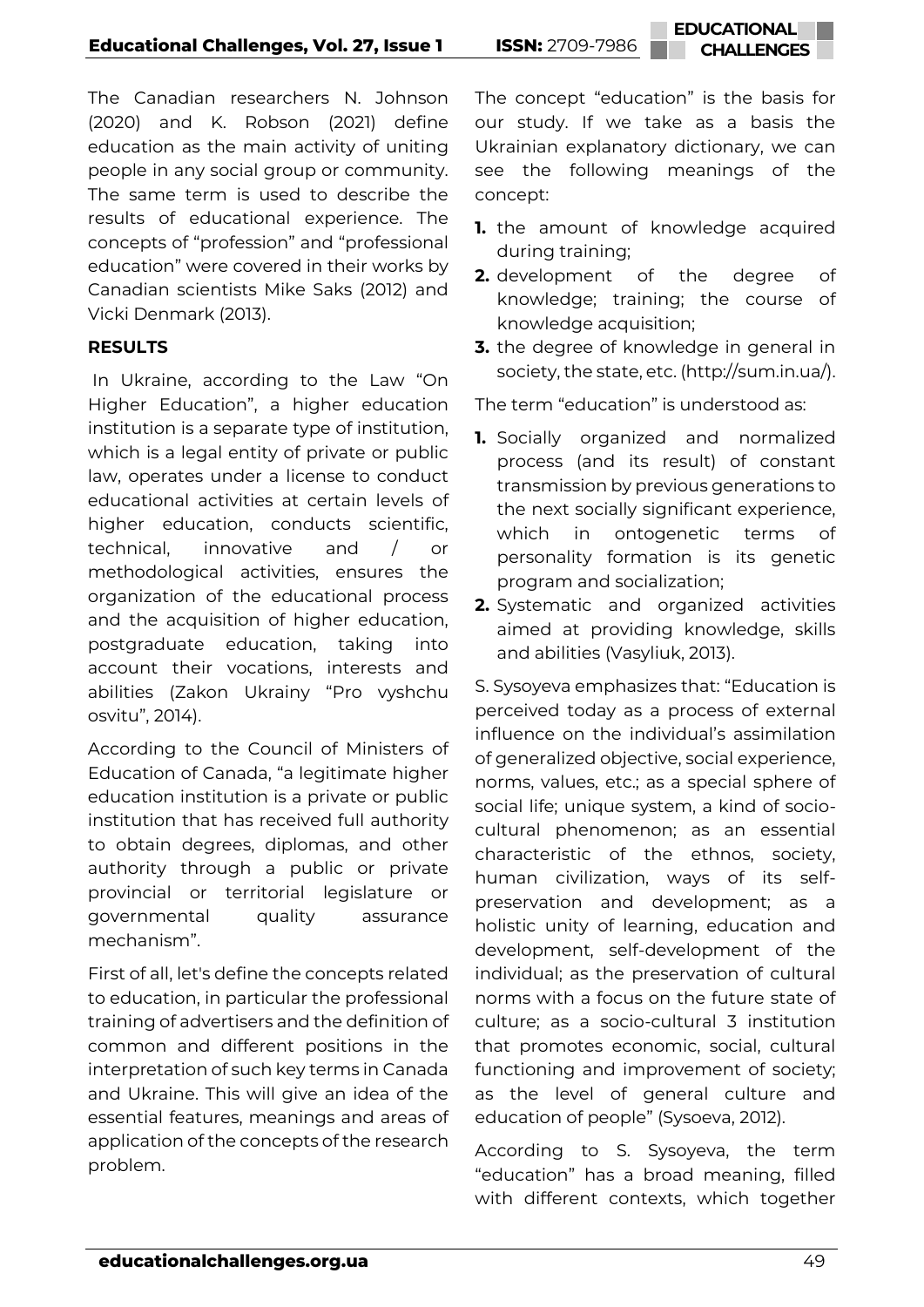give the following definitions: education can be a value for the state or society or an individual); education is a system made up of different educational institutions; education is a process; result; sociocultural phenomenon; education forms the consciousness of society as a social institution (Sysoeva, 2012).

In Canadian terminology, the term "education" is expressed by the word "education". Etymologically, the word "education" comes from the Latin word ēducātiō (breeding, upbringing, cultivation) from ēducō (educate, train) which is associated with the homonym ēdūcō (lead forward, pull; lift, reduce) from ē- (from, with) and dūcō (lead, spend).

"Education" is defined as the process of acquiring knowledge. According to the Oxford Dictionary, this term is interpreted as the process of teaching, learning and training, especially in schools, colleges or universities, to improve knowledge and develop skills. In turn, this concept includes "higher education" as education at the university, including degrees; "adult education" that is available outside the formal education system, such as in the evening or online, and "distance education" as a system of education in which people study at home through special websites and send works by mail or e-mail. mail to their teachers.

Correspondence education, distance education, open education, online education and e-learning is the terminological evolution of off-campus education, and the word off campus has now been replaced by e-campus. Distance learning is now available online, on time, relevant and open to all. Not only in Canada, but around the world, it has become one of the most influential teaching methods, bringing an innovative vision of teaching as opposed to teaching in the classroom.

The Canadian Oxford Dictionary (2022) gives a different meaning to the term "education" as the process of obtaining or systematic learning, especially at school or university; theory and practice of teaching; the set of knowledge gained during training; information about or study in a particular subject; educational experience (for 2nd education).

Higher education means education at universities or similar educational institutions, including degrees.

Adult education is educational programs or courses for adults who are not attending school or college.

The Merriam-Webster dictionary interprets the concept of "education" in several senses: 1) the action or process of learning in a school, college or university; 2) knowledge, skills and understanding that you gain from attending school, college or university (Merriam-Webster, 2004)

Canadian scholars N. Johnson (Johnson, 2021) and K. Robson (Robson, 2012) define education as the main activity of uniting people in any social group or community, regardless of their size. It is part of a regular family, business or country relationship. The process by which people gain knowledge, understanding, skills or values. The same term is used to describe the results of educational experience. That is, education is what a school, television, or recreational activity offers people, or the term indicates what participants or viewers have received from their participation in this educational experience.

According to the interpretation given in the Ukrainian pedagogical encyclopedic dictionary (Goncharenko, 2011), "professional education" means training in educational institutions of specialists of different levels of qualification for work in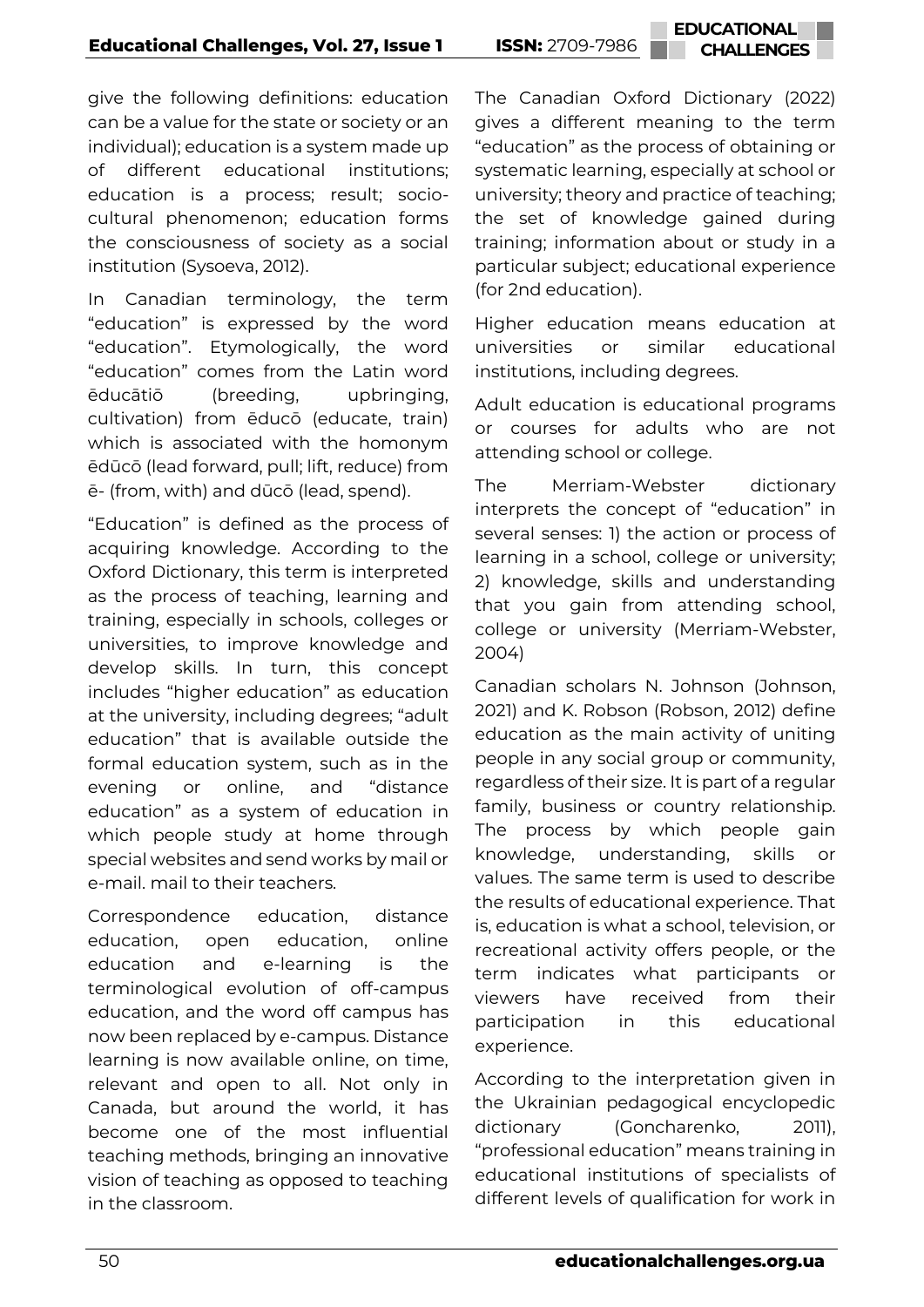one of the branches of national economy, science, culture. Its content is aimed at honest study of the scientific foundations and technology of the chosen profession, instilling special practical skills, moral and psychological education of the individual, adapted to perform work in the chosen field. According to another wording, it is the sum of knowledge, skills and abilities required for the work of a specialist of higher, secondary qualification or skilled worker (Goncharenko, 2011).

The topic of our study also includes the term "profession". In Ukraine, this term is explained as a type of employment, work that requires proper knowledge, skills and qualifications. This also applies to the profession of advertising designer, marketer, public relations specialist. Professions are grouped into different categories: economic, technical, pedagogical, and so on. This term can also be described as a system of knowledge, skills and abilities inherent in a particular person (Derzhavna stratehiia rehionalnoho rozvytku na 2021-2027 roky, 2020).

In English, the word "profession" translates as "profession, trade, vacation" and means the ability to work in a particular field; professional, constant performance of some work for the purpose of earning; specialty, specialty; the taxonomic approach defines a profession as a process that has unique and positive characteristics, including excellent knowledge and experience. A neo-Weberian approach based on a less common and more analytically useful definition of the profession, focused on the exceptional excellence of the specialist, is considered more effective. (Saks, 2012).

The concept of "professional training" is identified with professional education, which is associated with the acquisition of certain knowledge and skills in a particular profession and specialty (Denmark, 2013). The concept of "professional training of specialists in the advertising industry" is considered as a specially organized process of mastering theoretical and practical knowledge, skills and abilities in the process of studying the system of professionally oriented disciplines of the advertising cycle and forming professionally significant personality traits, necessary for the future professional activities.

The concept "professional training" in the Ukrainian scientific space is well understood as the process of obtaining a person a certain professional qualification in the relevant field or specialization (M. Artyushina, A. Vasilyuk, M. Tanas, etc.).

The European Commission's (EC) document "Making the European Lifelong Learning Space a Reality" (Commission of the European Communities. Brussels, 2001) states that building active citizens and employment skills are equally important goals of lifelong learning as a lifelong learning activity, skills and competencies both in the interests of personal development, citizenship, and for social development, or to find a job.

Continuing education, according to (Nychkalo, 2011), covers all types of education – from primary to higher education; is a continuous process that stimulates people and allows them to acquire the necessary knowledge, values, skills that contribute to personal and professional realization and self-realization of man, improving his skills throughout life.

Continuing professional education should promote the establishment of the human person as the most important in society, protect it from depersonalization in the realities of a market economy, create conditions for self-realization in the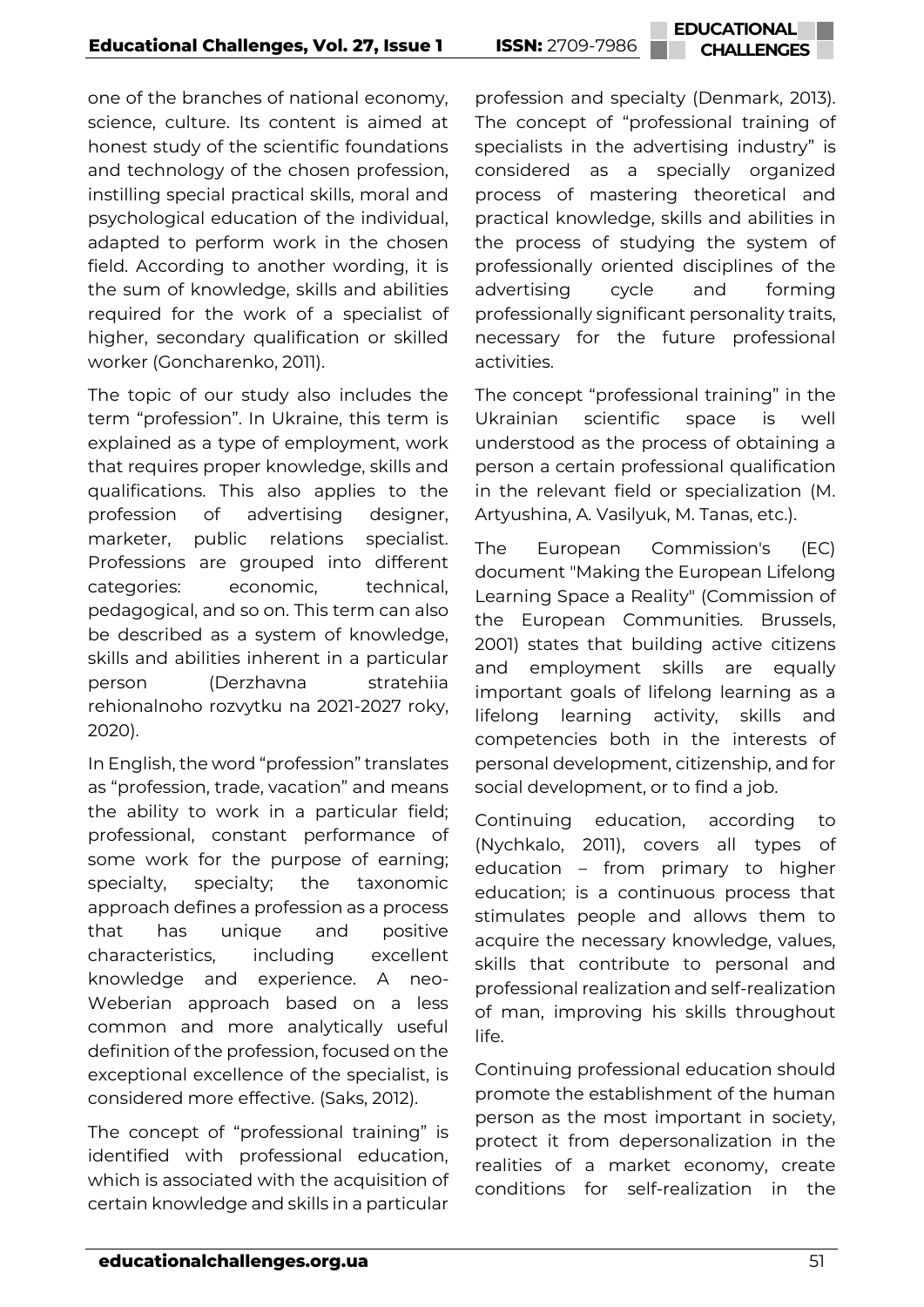profession, and implement the humanistic orientation of modern education (Nychkalo, 2011).

The Incheon Declaration outlines the conditions under which the program will be coordinated, funded and monitored for the next 15 years at the global, regional and national levels. At the World Forum on Education, participants strongly advise governments to give the entire population equal access to lifelong learning (Trade Union of Education and Science Workers of Ukraine, n.d.).

In Canadian terminology, there are the following concepts for the definition of non-continuing education: permanent education, continuing education, life-long education.

Summarizing the research of scientists on the problem of education in Ukraine, we can conclude that researchers of terminology offer two approaches to the interpretation of the concept "continuing education / continuing learning" (Vanyskott, 2003):

- **1.** The foundation of today's education system, according to which learning lasts a lifetime (for its full selfrealization) includes the revival, dissemination and improvement of general and professional competencies and qualifications. Continuing education includes formal and nonformal education, as well as non-formal learning.
- **2.** The endless process of improving general and professional competencies and qualifications is the foundation of the modern education system, when human learning lasts a lifetime and includes the revival, dissemination and improvement of its general and professional competencies. Due to the rapid changes in life and the acceleration of scientific and

technological progress, school education is gradually becoming obsolete, causing the need for lifelong learning in such organizational forms and sizes that are optimal for the profession, in other words that allow to restore and expand general and professional competencies (Derzhavna stratehiia rehionalnoho rozvytku na 2021-2027 roky, 2020).

In the Canadian scientific literature, the concept of "advertising education" is considered in the general European context as a special kind of education, the content and procedural components of which significantly influence the formation of both professional and personal criteria of individual development. will influence the development and course of processes in the creation and application of advertising content that can determine the wellbeing of society in general and each individual in particular (Saks, 2012).

The concept "advertising education" in the Ukrainian scientific space is interpreted as a result of professional training, which involves obtaining special theoretical and practical knowledge within the professional training of advertisers of all specialties, which allows graduates to successfully perform work in their profession (I. Titarenko, G. Gorbenko, etc.).

The basic competencies that advertising professionals should possess include integrated and general competencies. According to the educational and professional program of the State University of Trade and Economics (Faivishenko et al., 2022), the integral competence of a specialist in advertising and public relations is expressed as the ability to solve complex specialized problems and practical problems in the field of social communications.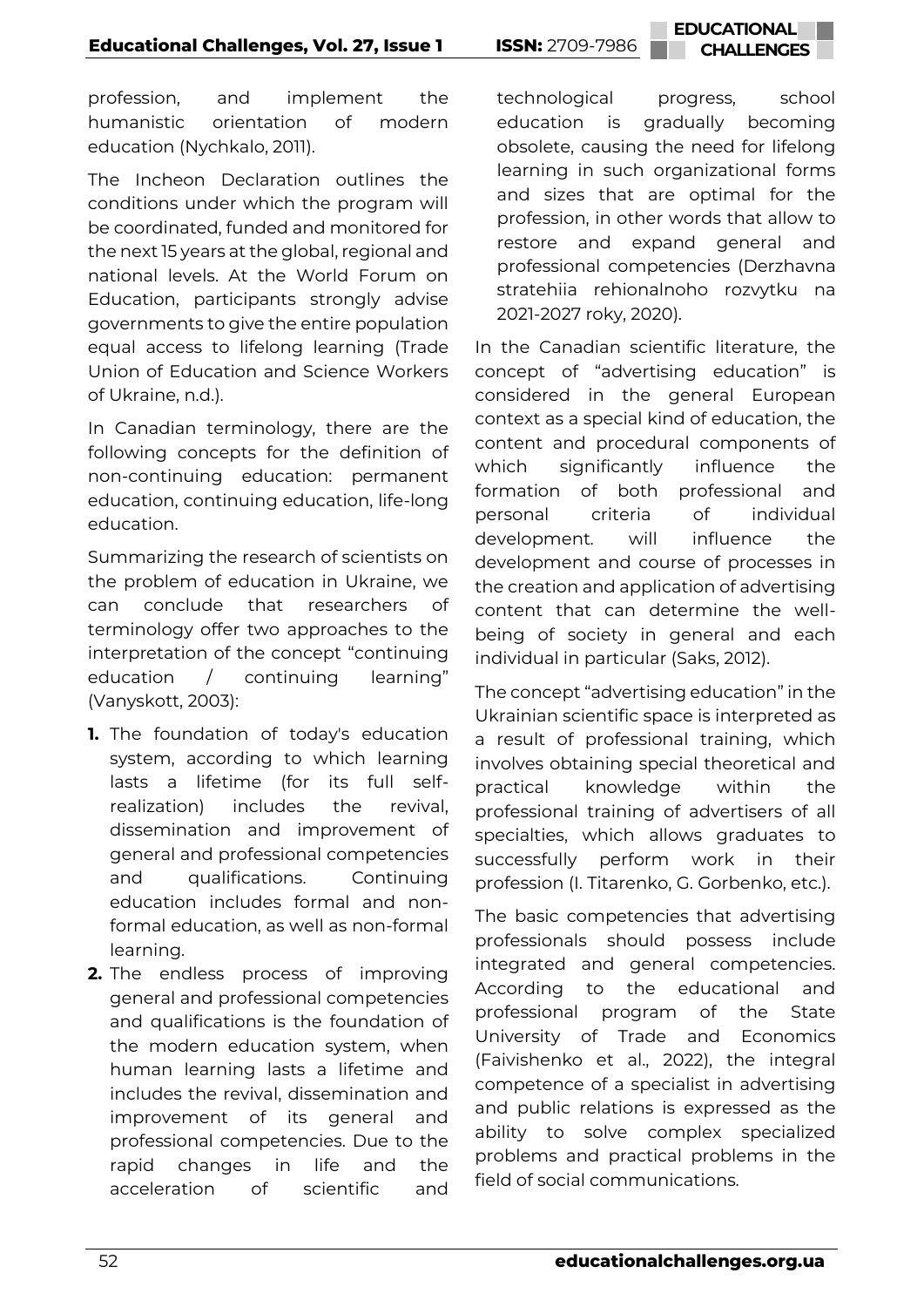Communication and other sciences and is characterized by uncertainty conditions for the bachelor's degree and as the ability of a person to solve complex problems and problems in the field of journalism and in advertising and / or in the learning process, which involves research and / or innovation and is characterized by uncertainty of conditions and requirements, namely to generate a media product idea, develop a creative concept and media design of a product, create photos of various genres, form an advertising strategy, use information and digital technologies in advertising for the third, master's level. Common competencies include, in particular, the ability to apply knowledge in practice, the ability to communicate with nonprofessionals, the ability to self-study, information skills and the ability to take initiative and generate new ideas.

In Canada in general, there is no division into integral, basic and professional competencies. But there is a list of required professional learning outcomes that a graduate of the Advertising and Public Relations program must achieve, for example, according to the professional standard at the Ontario College of Applied Arts and Technology (2022). Here the graduate must reliably demonstrate the ability to:

- identify and respond to customer goals for advertising and marketing communications, applying the principles of marketing and communications;
- analyze the market segmentation, determine the target market / audience of the organization and determine the consumer behavior of each segment;
- develop an advertising plan and convincingly present and defend it, help assess the effectiveness of

advertising and marketing communications initiatives;

- cooperate in the development of advertising and marketing communication materials in accordance with current Canadian legislation, industry standards and business practices;
- participate in the development of creative solutions to solve problems of advertising and marketing communications;
- facilitate the planning, implementation, monitoring and evaluation of projects, applying the principles of project management;
- perform all work professionally, ethically and on time;

The results of this study can be taken into account in the reform of education in Ukraine and Canada. First of all, in the systematization of the accumulated amounts of scientific knowledge in the field, synthesis and generalization of scientific achievements of the whole industry, which will ensure the successful application of scientific achievements in practice.

## **DISCUSSION**

In our opinion, the implementation of a comparative analysis of the basic research concepts in the Ukrainian and Canadian scientific space characterize the general context of professional training. In particular, our study deals with terms in the field of advertising and public relations, which can contribute to the adaptation of vocational education to the new realities of the XXI century, where vocational education, according to the European Commission document active citizens and the ability to get a job are equally important goals of continuing education as a general lifelong learning activity to improve knowledge, skills and competencies in the interests of personal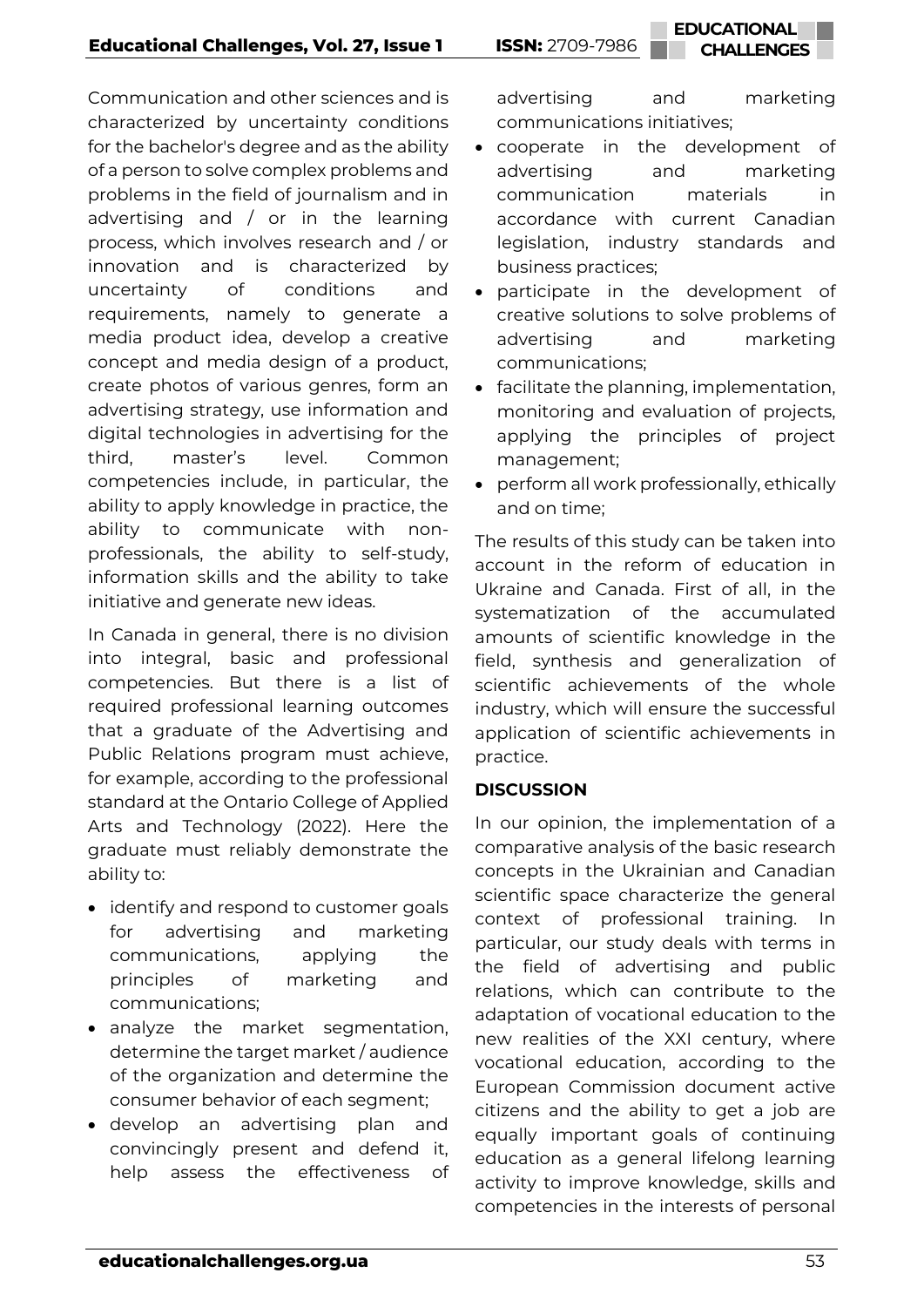development, citizenship, and social development, or to find work.

In our opinion, the studied terms are a necessary basis for the organization of vocational education, namely in the implementation and development of vocational education in the field of advertising and public relations. At the same time, we share N. Nychkalo's opinion that continuing education covers all types of education, from primary to higher education. We agree that it is a continuous process that stimulates people and allows them to acquire the necessary knowledge, values, skills that contribute to personal and professional realization and selfrealization of man, improving his skills throughout life.

According to S. Sysoyeva, the term "education" has a broad meaning, filled with different contexts, which together give the following definitions: education can be a value for the state or society or an individual; a system made up of different educational institutions; a process; result; socio-cultural phenomenon; education forms the consciousness of society as a social institution. It is close to us the Canadian Oxford Dictionary definition also gives a different meaning to the term "education": the process of obtaining or systematic learning, especially at school or university; theory and practice of teaching; the set of knowledge gained during training.

#### **CONCLUSION**

Thus, the analyzed basic concepts allow us to conclude that there are different approaches to their interpretation, which often complement each other, sometimes contradict each other, which, however, allows us to argue about common aspects and related areas in the study of economic professionals directly in higher educational institutions of Ukraine and Canada.

## **CONFLICT OF INTERESTS**

The authors declare no conflict of interests.

## **FUNDING**

The authors declare that this study received no specific financial support.

#### **REFERENCES**

- Advertising and Marketing Communications Program Standard. (2011). Ministry of Training, Colleges and Universities. [http://www.tcu.gov.on.ca/pepg/audiences/](http://www.tcu.gov.on.ca/pepg/audiences/%20colleges/progstan/aa/advertise4.pdf) [colleges/progstan/aa/advertise4.pdf.](http://www.tcu.gov.on.ca/pepg/audiences/%20colleges/progstan/aa/advertise4.pdf)
- Barber, K. (Ed.). (2022). *The Canadian Oxford Dictionary* (2 ed.). Oxford University Press.
- Communication from the Commission "Making a European Area of Lifelong Learning a Reality". (2001). <http://eurlex.europa.eu/LexUriServ>
- Denmark, V., & Podsen, I. J. (2013) *Coaching & mentoring first-year and student teacher*. Routledge.
- Derzhavna stratehiia rehionalnoho rozvytku na 2021-2027 roky [State strategy of regional development for 2021-2027]. (2020). [https://zakon.rada.gov.ua/laws/show/695-](https://zakon.rada.gov.ua/laws/show/695-2020-%D0%BF#n11) [2020-%D0%BF#n11.](https://zakon.rada.gov.ua/laws/show/695-2020-%D0%BF#n11) (In Ukrainian).
- Faivishenko, D. S., Semenets, O.O., Lisun, Ya.V., Holik, O.V., Kyianytsia, Ye.O., Buchatska, I.O., Yusupova, O.V., Ruban, A.A., & Diachenko, M.O. (Eds.). (2022). *Osvitno-*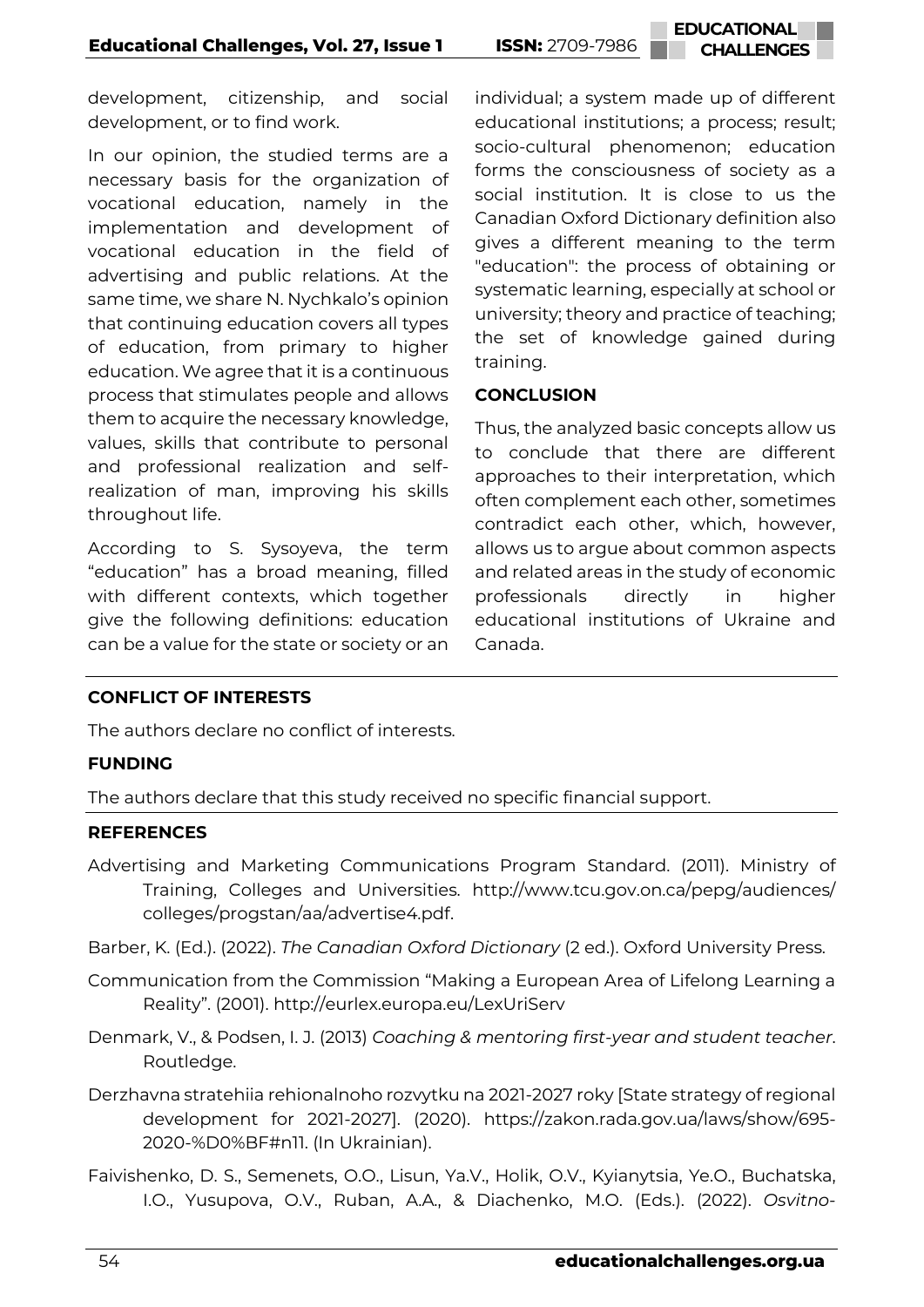**EDUCATIONAL CHALLENGES**

*profesiina prohrama «reklama i zviazky z hromadskistiu» [Educational and professional programs "Advertising and Public Relations"].* Kyiv National University of Trade and Economics. [https://knute.edu.ua/file/Mjg1OA=](https://knute.edu.ua/file/Mjg1OA=%20=/2706d9f74b79fc218b8a3c26943859c3.doc)  [=/2706d9f74b79fc218b8a3c26943859c3.doc](https://knute.edu.ua/file/Mjg1OA=%20=/2706d9f74b79fc218b8a3c26943859c3.doc)

- Goncharenko, S.V. (2011). *Ukrainskyi pedahohichnyi entsyklopedychnyi slovnyk [Ukrainian pedagogical encyclopedic dictionary].* Rivne: Volynski oberehy. (In Ukrainian).
- Johnson, N. (2021). *Digital Learning in Canadian Higher Education in 2020*. Canadian Digital Learning Research Association. [https://www.ecampusontario.ca/wp](https://www.ecampusontario.ca/wp-content/uploads/2021/04/Digital-Learning-in-Canadian-Higher-Education-in-2020-The-Ontario-Report-EN.pdf)[content/uploads/2021/04/Digital-Learning-in-Canadian-Higher-Education-in-](https://www.ecampusontario.ca/wp-content/uploads/2021/04/Digital-Learning-in-Canadian-Higher-Education-in-2020-The-Ontario-Report-EN.pdf)[2020-The-Ontario-Report-EN.pdf](https://www.ecampusontario.ca/wp-content/uploads/2021/04/Digital-Learning-in-Canadian-Higher-Education-in-2020-The-Ontario-Report-EN.pdf)
- Merriam-Webster. (Eds.). (2004). Merriam-Webster's Collegiate Dictionary: Eleventh Edition. Merriam-Webster Inc.
- Nychkalo, N.G. (2011). Porivnialna profesiina pedahohika yak haluz pedahohichnoho znannia [Comparative Professional Pedagogy as a Branch of Pedagogical Knowledge]. *Porivnialna profesiina pedahohika [Comparative Professional Pedagogy], 1,* 6-18. [http://www.khnu.km.ua/root/res/2-7001-11.pdf.](http://www.khnu.km.ua/root/res/2-7001-11.pdf) (In Ukrainian).
- Ohneviuk, V. (2012). *Filosofiia osvity ta yii mistse v strukturi naukovykh doslidzhen fenomenu osvity* [Philosophy of education and its place in the structure of scientific research of the phenomenon of education]. *Osvitolohiia [Education science], 1,* 69-75. [http://nbuv.gov.ua/UJRN/ocvit\\_2012\\_1\\_11.](http://nbuv.gov.ua/UJRN/ocvit_2012_1_11) (In Ukrainian).
- Robson, K. (2012). Sociology of Education in Canada. Pearson Canada.
- Saks, M. (2012). Defining a Profession: The Role of Knowledge and Expertise. *Professions and Professionalism, 2*(1).<https://doi.org/10.7577/pp.v2i1.151>
- Stepko, M.F., Bolyubash, Ya. Ya., Shinkaruk, V.D., Grubinko, V.V., & Babin, I.I. (Eds.). (2003). *Bolonskyi protses u faktakh i dokumentakh [Bologna process in facts and documents].* Vyd-vo TDPU im. V. Hnatiuka. [http://aau.edu.ua/up/docs](http://aau.edu.ua/up/docs%20/bologna/bol_pr_in.pdf)  [/bologna/bol\\_pr\\_in.pdf.](http://aau.edu.ua/up/docs%20/bologna/bol_pr_in.pdf) (In Ukrainian).
- Sysoeva, S. (2012). Sfera osvity yak obiekt doslidzhennia [The Sphere of Education as an Object of Study]. *Osvitolohiia [Education science], 1,* 22-29. [http://nbuv.gov.ua/UJRN/ocvit\\_2012\\_1\\_4.](http://nbuv.gov.ua/UJRN/ocvit_2012_1_4) (In Ukrainian).
- Trade Union of Education and Science Workers of Ukraine. (n.d.). *Inchkhonska deklaratsiia: kontseptsiia rozvytku osvity do 2030 roku. Profspilka pratsivnykiv osvity [Incheon Declaration: the concept of education development until 2030].* Trade Union of Education and Science Workers of Ukraine. [https://pon.org.ua/international/4171-inchxonska-deklaraciya-koncepciya](https://pon.org.ua/international/4171-inchxonska-deklaraciya-koncepciya-rozvitku-osviti.html)[rozvitku-osviti.html.](https://pon.org.ua/international/4171-inchxonska-deklaraciya-koncepciya-rozvitku-osviti.html) (In Ukrainian).
- Vanyskott, F. (2003) Obrazovatelnye systemy v Evrope [Educational systems in Europe]. *Ynnovatsyy v obrazovanyy [Innovations in education], 5*, 109–111. (In Russian).
- Vasyliuk, A., & Tanas, M. (2013). *Pedahohichnyi slovnyk-leksykon (ukrainsko-anhlopolskyi) [Pedagogical dictionary-lexicon (Ukrainian-English-Polish)]*. Vydavets PP Lysenko M.M. (In Ukrainian).